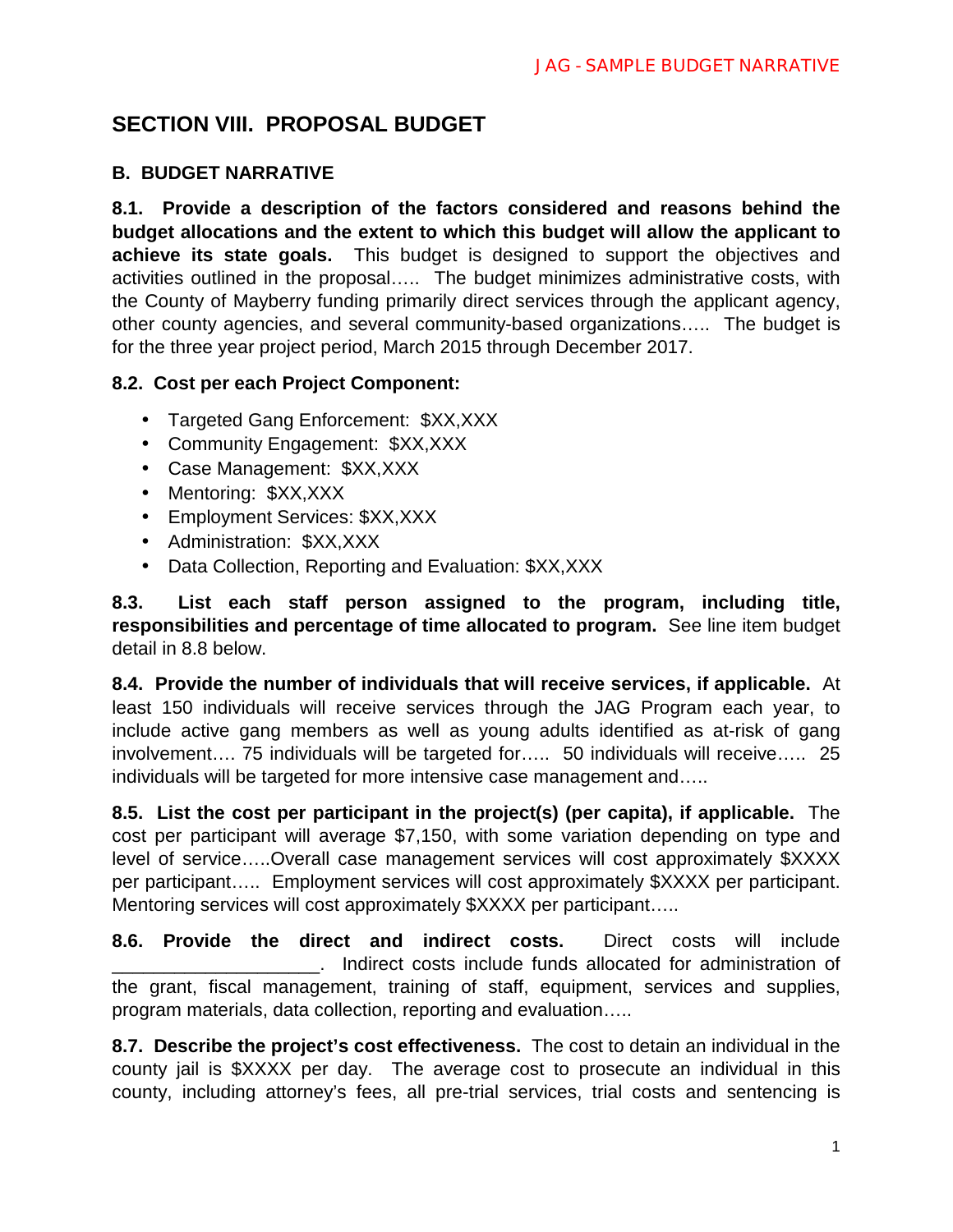\$XXXXX. This project aims to divert offenders from the traditional court system, providing case management, employment and mentoring…..

**8.8. Provide complete and detailed budget information in each section.** The following line-item budget detail is provided to support the budget tables for Years 1, 2 and 3.

#### **1. Salaries and Benefits**

Lieutenant: The lieutenant will provide law enforcement leadership for this project by managing and gathering intelligence on active gang members and…. He is also responsible for the crime analysis unit that analyzes gang-related shootings, homicides and robberies. Using this information, he is responsible for tracking actions taken by other local state, federal law enforcement agencies. With the sergeant, he will hold weekly debriefs of fatal and non-fatal shootings, ensuring that all involved parties have up-to-date information on most active gangs and hot spots for gang-related activity. The salary for this 1.0 FTE position is budgeted at \$XXX,XXX. 0.30 FTE of the position's salary is included per year, for a total of \$34,713 per year.

Sergeant: This position is instrumental in the JAG Project, as the day-to-day Project Coordinator. The sergeant will monitor the grant and all its subcontracts, supervise case management and case conferencing, coordinate planning efforts for the grant, facilitate data collection and evaluation efforts, and monitor program implementation. The salary for this 1.0 FTE position is budgeted at \$XXX,XXX per year. 0.65 FTE of the position's salary is included per year, for a total of \$66,847 per year.

Deputy Sheriff: xxxxxxxxxxx

#### Community Service Officer: xxxxxxxxx

Accountant II: This position will provide fiscal management services for this grant, including all fiscal reporting required for the Board of State and Community Corrections (BSCC) as well as invoicing of subcontractors. The salary for this position is \$87,772 per year. 0.25 FTE of the position's salary is included per year, for a total of \$21,943 per year.

Benefits: Benefits are based upon base pay (not including paid leave). The hourly fringe benefits rate for the County of Mayberry includes retirement at XX.XX% of salary, and other fringe at XX.XX% of salary (these include health at XX.XX%, retiree medical at X.XX%, worker's compensation at X.XX%, dental at X.XX%, disability insurance at X.XX%, unemployment insurance at X.XX%, life insurance at 0.XX%, vision care at 0.XX%, and professional development at 0.XX%). The total amount of benefits being charged to the grant is \$147,027 for Year 1 and \$177,549 for Years 2 and 3.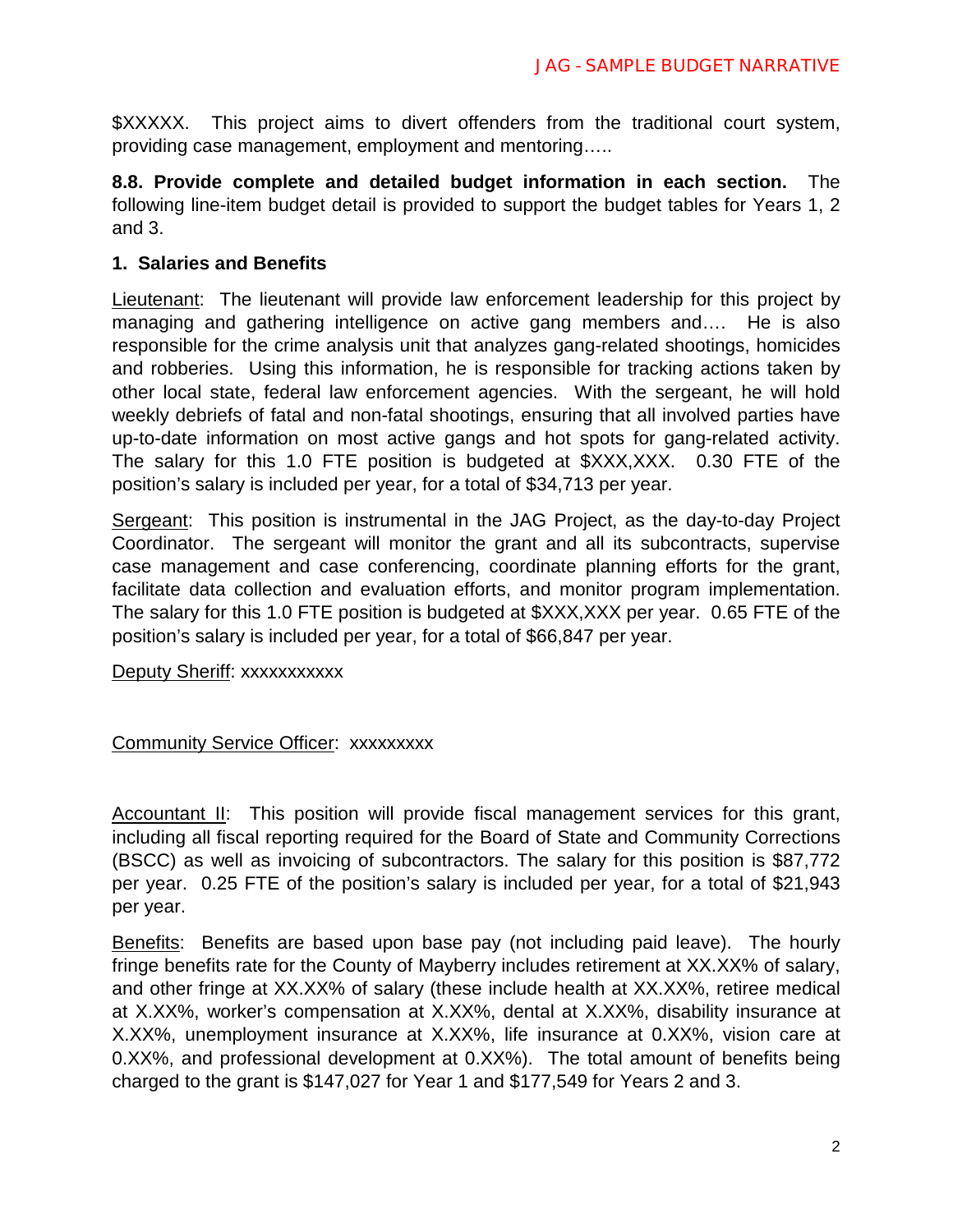## **2. Services and Supplies**

Program Supplies: In Year 1, program supplies are budgeted for \$11,250: \$3,750 for one-month bus passes (\$75 each for 50 clients); \$5,000 for client incentives (\$50 each for 100 clients); and \$2,500 to address emergency needs including food and housing assistance (\$50 each for 50 clients). Years 2 and 3 include client transportation, incentives and emergency need assistance at \$500 per client for 100 clients, for a total of \$5,000 each year.

Office Supplies: In Year 1, office supplies and duplicating costs are budgeted at \$7,038. \$5,538 is budgeted for duplicating costs associated with printing training curriculum for mentors and for the XXX training program, along with a stock of outreach materials to distribute to community members and clients throughout the project. During this start-up year, \$150 is budgeted per month to cover office supplies. In Years 2 and 3, office supplies and duplicating costs are budgeted at \$738, or \$61.50 per month.

## **3. Professional Services (Sub-Contractors/Consultants):**

These positions will be a part of the JAG Program in Mayerry County through an Interagency Agreement with the County Department of Behavioral Health Services.

#### Program Director: xxxxxxxxx

Program Specialist: xxxxxxxxxxx

Case Manager: This position provides intensive case management support to young adults identified through \_\_\_\_\_\_\_\_. The Case Manager: 1) helps in the planning phase to develop a case management screening…..; 2) assess the needs of their clients and develops case plans with…..; 3) refers clients to an array of community resources including financial, housing, transportation….; and 4) develops and maintains contact with community resources and service providers..... This position will ensure service coordination and supervision for every participant in the JAG program.

The salary for this 1.0 FTE position is budgeted for \$52,416 for each of the three project years.

## **4. Community-Based Organization (CBO) Contracts:**

Employment and Training: Through a contract with Job Training and Employment R Us, clients will be able to access job training, coaching, placement and tracking services. Each client will be matched with an Employment Specialist, who will….. Each client will attend 80 hours of job training, where they will learn….. The organization will match each client with a temporary job so that they can start earning money and gain valuable on-the-job skills, while Employment Specialists continue to seek out long-term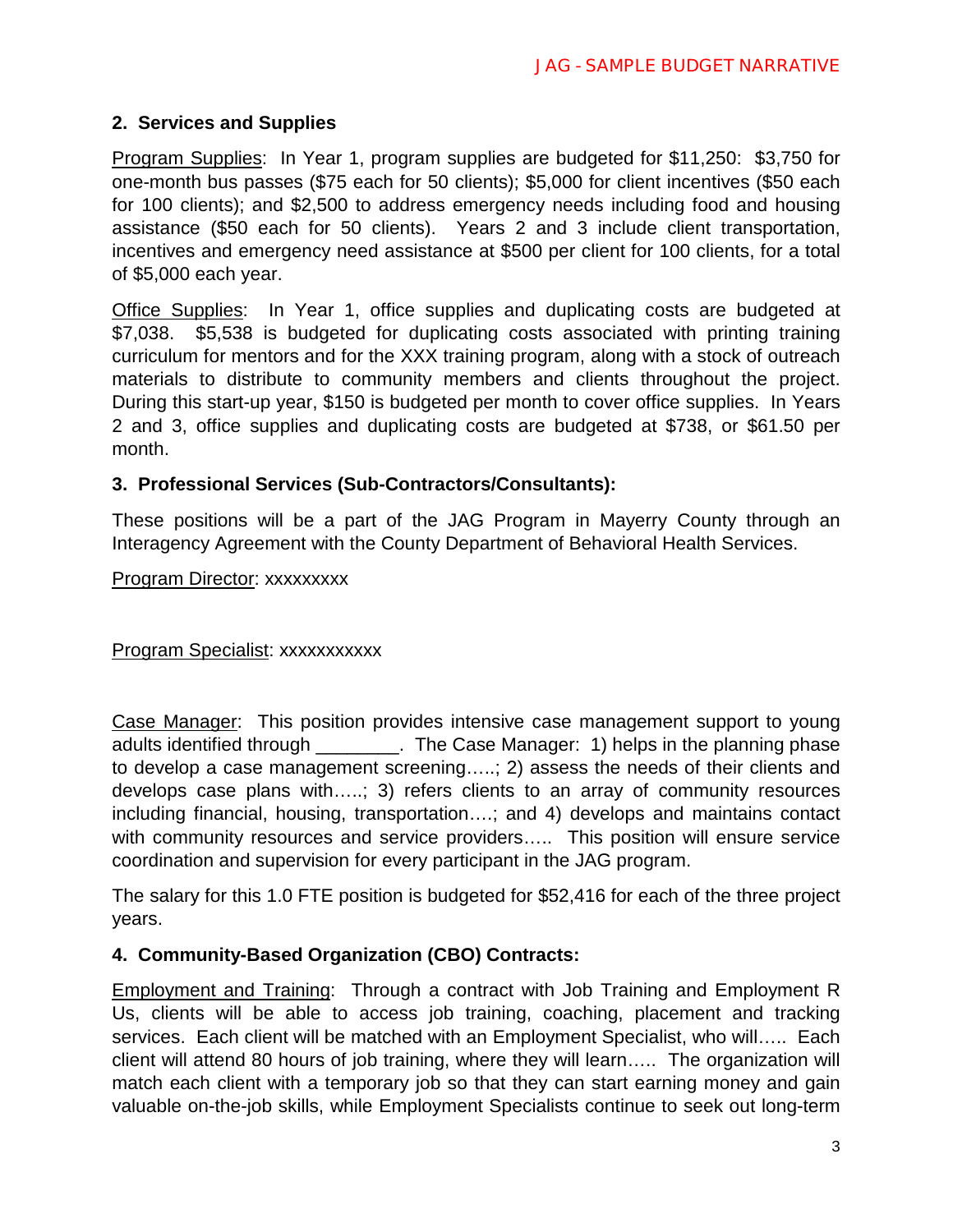employment….. XX clients will be matched with stable, long-term employment opportunities….

\$50,000 is budgeted for Employment and Training for each of the three project years, to include salaries for four 0.25 FTE Employment Specialists (based on an annual salary of \$50,000).

Mentoring, Inc.: A well-established community-based agency that has a history of working with high-risk and reentry populations, Mentoring, Inc. will be responsible for hiring a Coordinator to handle the recruitment, training and oversight of mentors…. This position will work closely with the Program Specialist and Case Manager to match program clients, participate in joint case conferencing, track mentor participation, and…...

\$50,000 is budgeted for Mentoring, Inc. for each of the three project years for a 0.75 FTE Coordinator position.

Community Engagement: In Year 1, Community Partnerships, Inc. will work closely with all JAG partners to facilitate community engagement and support of the JAG program. To accomplish this, the organization will plan and facilitate up to four community forums in neighborhoods impacted by JAG program activities….. The purpose of these forums will be to educate citizens, gain support, improve policy/community relations and recruit volunteers….. Additionally, this organization will work with faith-based and community-based organizations to…..

\$25,000 is budgeted for Year 1: \$5,000 for each community forum (\$100/hour x 50 hours); \$3,000 for supplemental marketing, outreach and education; and (\$100/hour x 30 hours) and \$2,000 for printing and duplication costs.

## **5. Data Collection, Reporting and Evaluation Efforts**

Program Specialist: 0.25 FTE of the Program Specialist's time will be focused on data collection for this project, including monitoring of the County database and creation of reports and data analysis. Based on a full-time salary of \$72,606 and \$31,947 in benefits, the amount being budgeted in this category is \$26,738.

California State University, Mayberry (CSUM): CSUM will be the primary research partner for this grant, using dedicated graduate students to plan and implement the research component, including all data analysis for the outcome evaluation. CSUM will serve as primary author of the Local Evaluation Plan for submission to the Board of State and Community Corrections (BSCC), working in close collaboration with the Project Director. CSUM will analyze client process and outcome data annually and present findings in a manner that allows project team to discern trends and refine strategies, including a working report in Year 2. They will also serve as primary author for the Final Local Evaluation to the submitted to the BSCC. Research activities for each year are budgeted at \$56,000 per year: \$35,000 for Research Associate salaries (\$100 per hour x 175 hours x 2 staff); \$7,500 for Program Associate salary (\$125 per